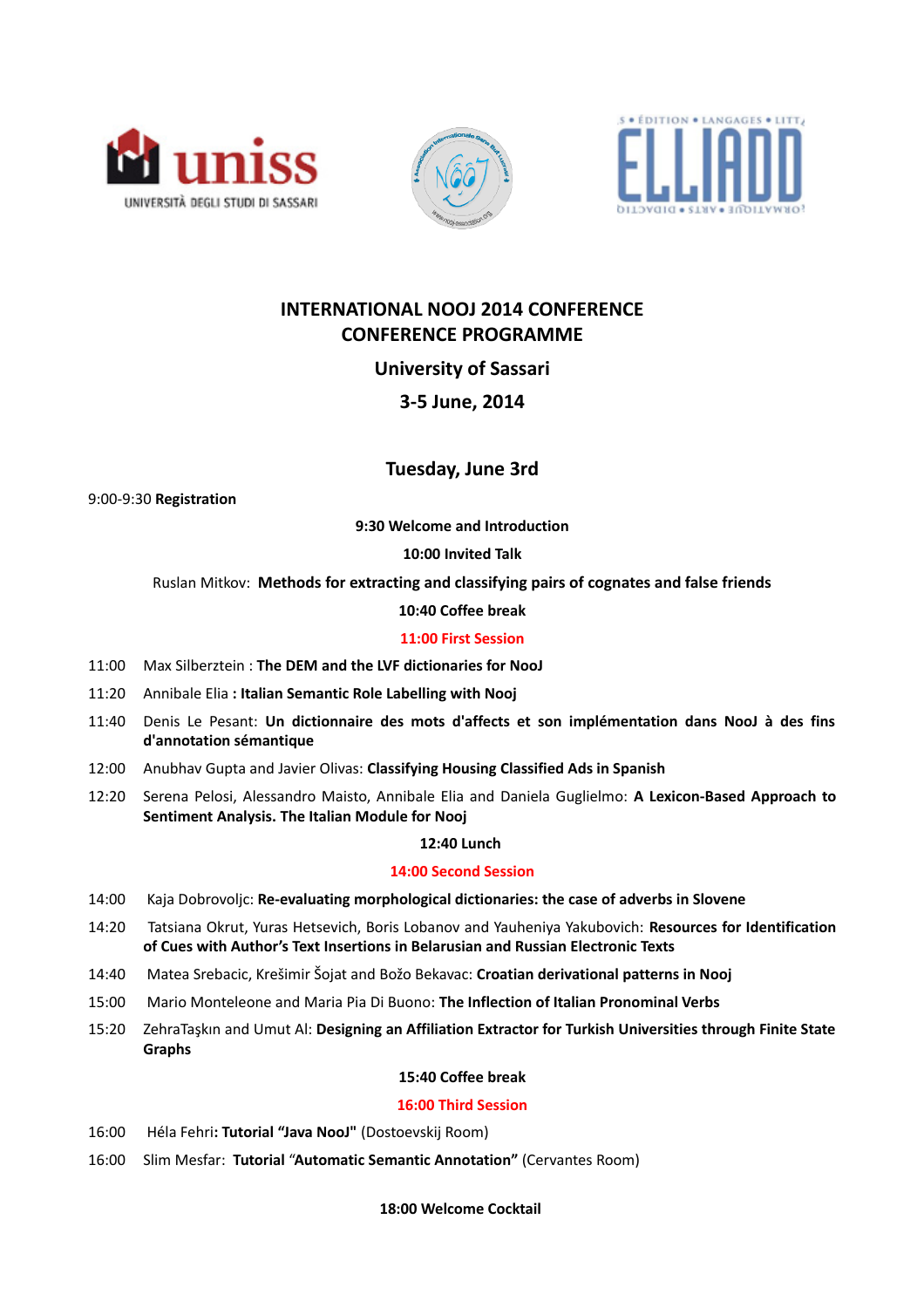# **Wednesday, June 4th**

# **9:00 First Session**

- 9:00 Kristina Kocijan and Marko Požega: **Building Family Trees with NooJ**
- 9:20 Slim Mesfar and Essia Bessaies: **Automatic document classification and event extraction in standard Arabic**
- 9:40 Julia Frigière and Sandrine Fuentes: **Pedagogical use of NooJ dealing with French as a Foreign Language**
- 10:00 Božo Bekavac, Kristina Kocijan and Marko Tadić: **Near Language Identification Using NooJ**
- 10:20 Maximiliano Duran: **Morphological and syntactic grammars for the recognition of verbal lemmas in Quechua**

# **10:40 Coffee break**

# **11:00 Second Session**

- 11:00 Valerie Collec-Clerc: **Recognition of honorific passive verbal form in Japanese with NooJ**
- 11:20 Annibale Elia and Alberto Maria Langella: **Semantic Role Labelling with Nooj: Communication Predicates in Italian**
- 11:40 Daniela Guglielmo: **Parsing and Annotating Verbless Particle Constructions**
- 12:00 Hayet Ben Ali, HelaFehri and Abdelmajid Ben Hamadou: **Translating Arabic relative clauses into English using NooJ platform**
- 12:20 Maria Pia di Buono and Mario Monteleone**: Knowledge Management and Extraction for Cultural Heritage Repositories**

# **12:40 Lunch**

**14:00 Excursion and gala dinner in Alghero**